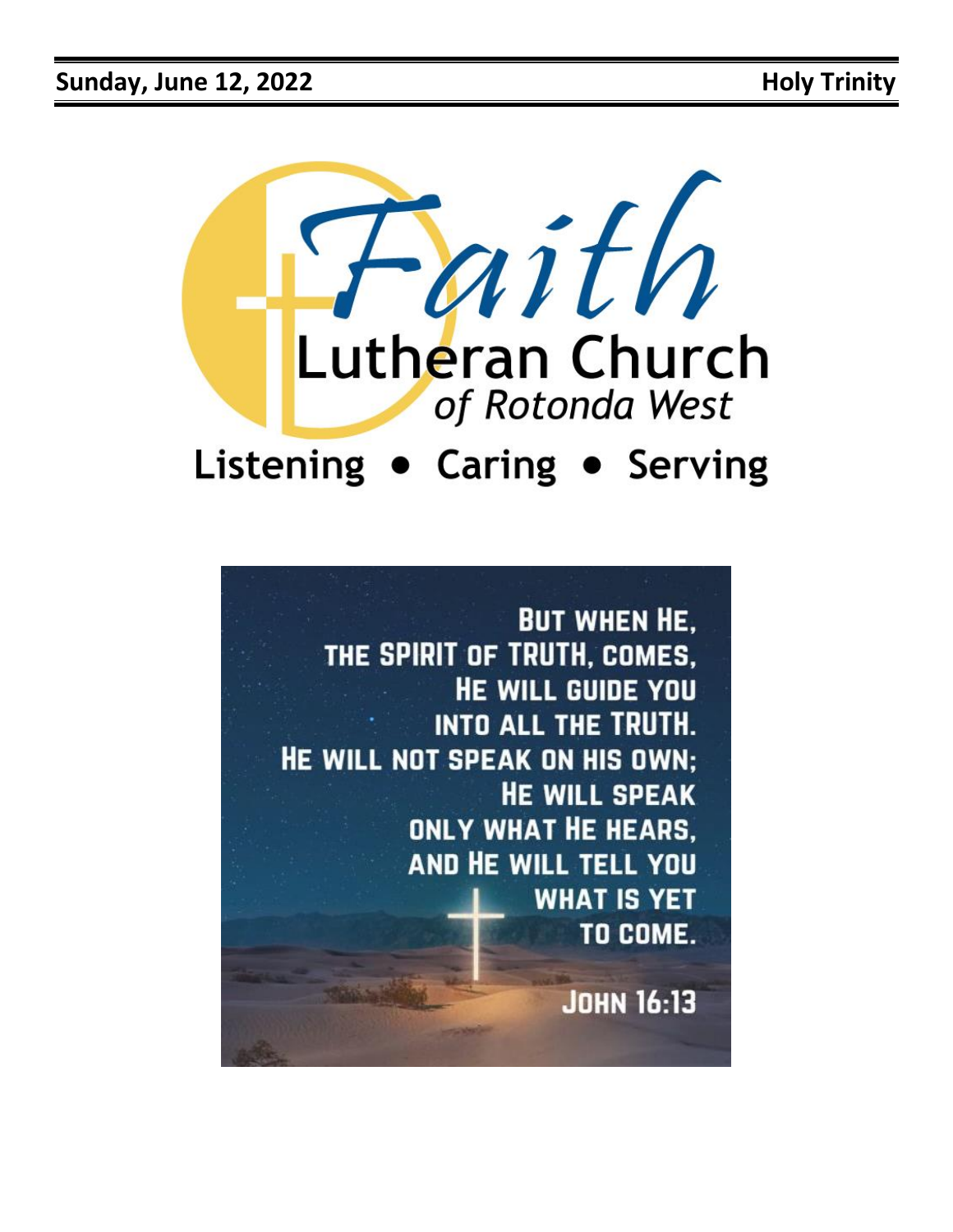#### **WELCOMING OF GUESTS AND VISITORS**

#### GATHERING

#### **Prelude**

#### **PLEASE STAND AS YOU ARE ABLE**

P In the name of the Father, and of the  $\pm$  Son, and of the Holy Spirit. **C Amen! HYMN** *Come, Thou Almighty King ELW 408*



#### THE BRIEF ORDER FOR CONFESSION AND FORGIVENESS

P Let us confess our sin in the presence of God and of one another. *Silence is kept for reflection.*

P Together we pray,

**C Merciful God, we confess that we have not followed your path but have chosen our own way. Instead of putting others before**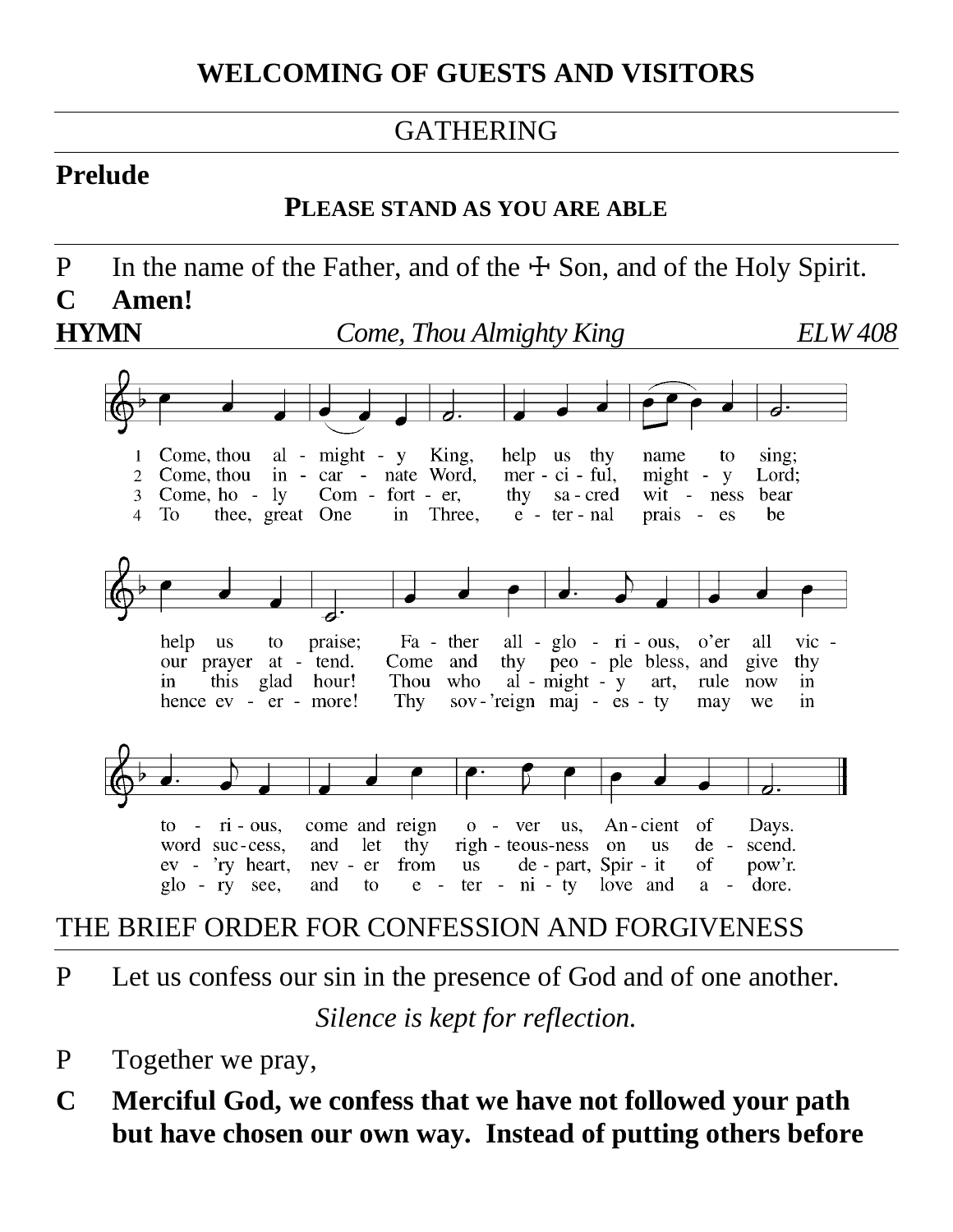**ourselves, we long to take the best seats at the table. When met by those in need, we have too often passed by on the other side. Set us again on the path of life. Save us from ourselves and free us to love our neighbors. Amen.**

- P Hear the good news! God does not deal with us according to our sins but delights in granting pardon and mercy. In the name of  $\pm$  Jesus Christ, your sins are forgiven. You are free to love as God loves.
- **C Amen.**

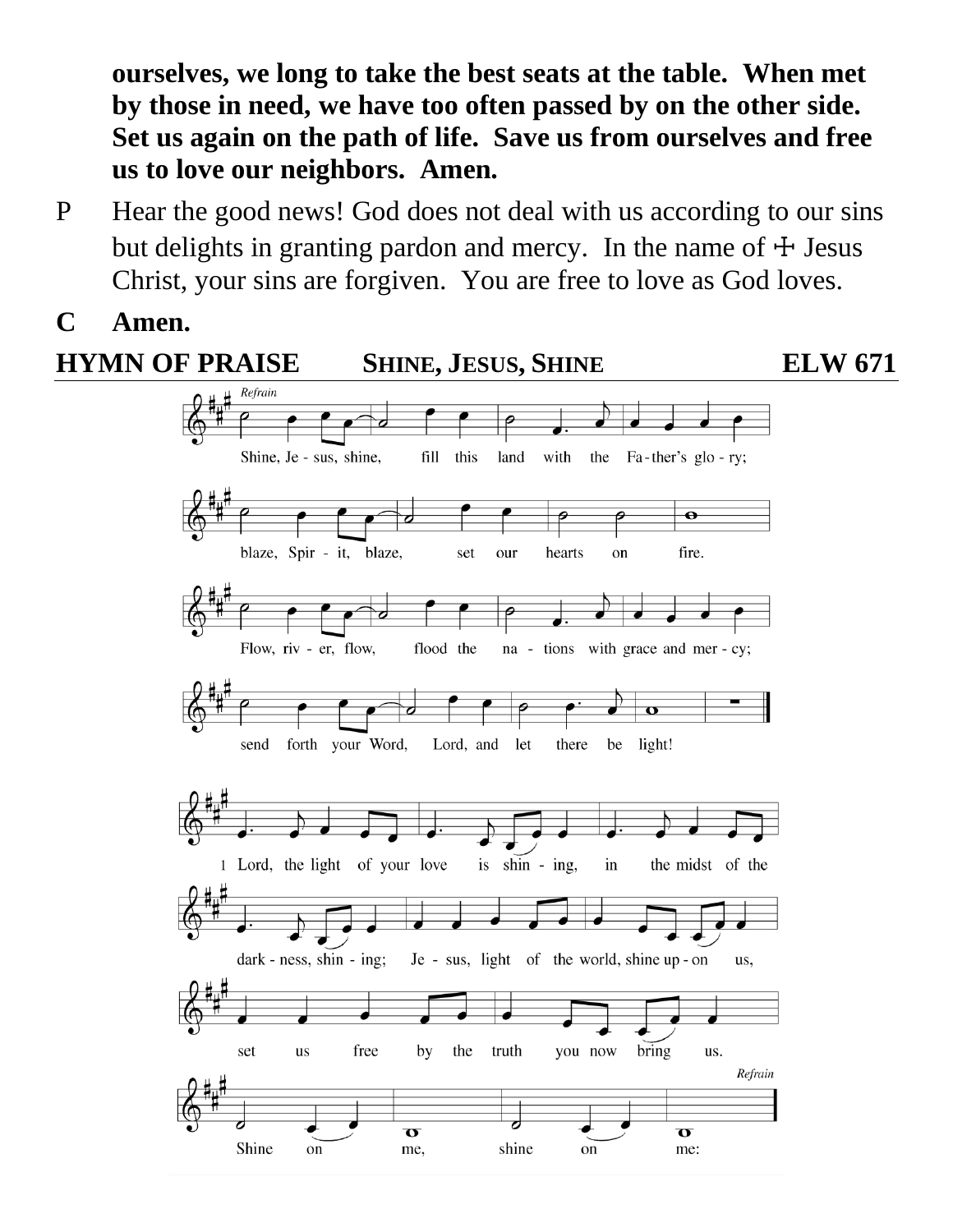## **THE GREETING**

- P The grace of our Lord Jesus Christ, the love of God, and the communion of the Holy Spirit be with you all.
- **C And also with you.**

# **PRAYER OF THE DAY**

P Together we pray,

**C Almighty Creator and ever-living God: we worship your glory, eternal Three-in-One, and we praise your power, majestic One-in-Three. Keep us steadfast in this faith, defend us in all adversity, and bring us at last into your presence, where you live in endless joy and love, Father, Son, and Holy Spirit, one God, now and forever. Amen.**

# **WORD**

| <b>FIRST READING</b>                                                                  | <i>Proverbs 8:1-4, 22-31</i> |
|---------------------------------------------------------------------------------------|------------------------------|
| Does not wisdom call, and does not understanding raise her voice?                     |                              |
| $2$ On the heights, beside the way, at the crossroads she takes her stand;            |                              |
| <sup>3</sup> beside the gates in front of the town,                                   |                              |
| at the entrance of the portals she cries out:                                         |                              |
| <sup>4"</sup> To you, O people, I call, and my cry is to all that live.               |                              |
| <sup>22</sup> The LORD created me at the beginning of his work,                       |                              |
| the first of his acts of long ago.                                                    |                              |
| <sup>23</sup> Ages ago I was set up, at the first, before the beginning of the earth. |                              |
| <sup>24</sup> When there were no depths I was brought forth,                          |                              |
| when there were no springs abounding with water.                                      |                              |
| <sup>25</sup> Before the mountains had been shaped,                                   |                              |
| before the hills, I was brought forth—                                                |                              |
| <sup>26</sup> when he had not yet made earth and fields,                              |                              |
| or the world's first bits of soil.                                                    |                              |
| <sup>27</sup> When he established the heavens, I was there,                           |                              |
| when he drew a circle on the face of the deep,                                        |                              |
| <sup>28</sup> when he made firm the skies above,                                      |                              |
| when he established the fountains of the deep,                                        |                              |
| <sup>29</sup> when he assigned to the sea its limit,                                  |                              |
| so that the waters might not transgress his command,                                  |                              |
| when he marked out the foundations of the earth,                                      |                              |
| <sup>30</sup> then I was beside him, like a master worker;                            |                              |
|                                                                                       |                              |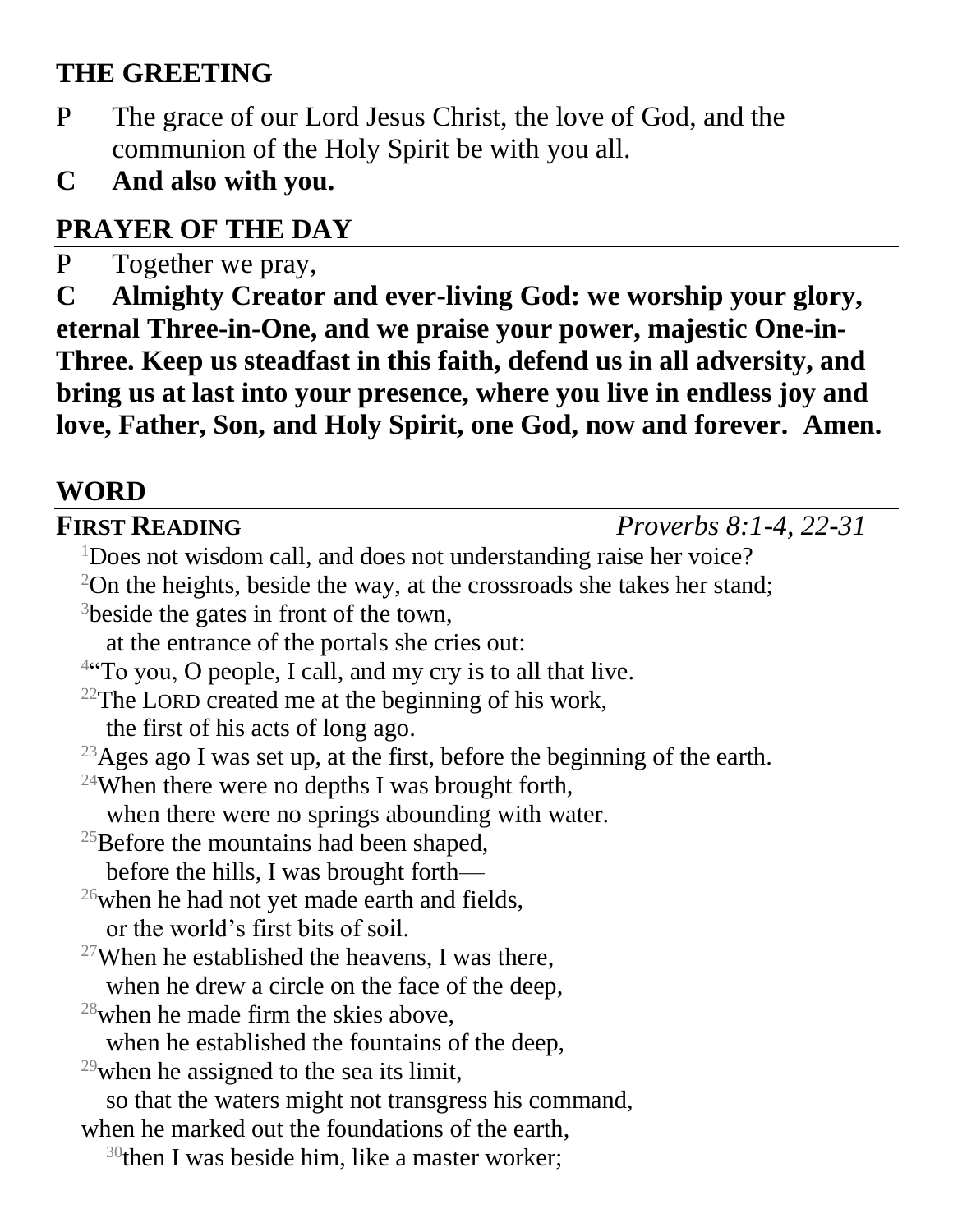and I was daily his delight, rejoicing before him always,  $31$  rejoicing in his inhabited world and delighting in the human race." The word of God. **Thanks be to God.** 

#### **SECOND READING** *Romans 5:1-5*

<sup>1</sup>Therefore, since we are justified by faith, we have peace with God through our Lord Jesus Christ, <sup>2</sup>through whom we have obtained access to this grace in which we stand; and we boast in our hope of sharing the glory of God. <sup>3</sup>And not only that, but we also boast in our sufferings, knowing that suffering produces endurance, <sup>4</sup> and endurance produces character, and character produces hope, <sup>5</sup> and hope does not disappoint us, because God's love has been poured into our hearts through the Holy Spirit that has been given to us.



**GOSPEL** *John 16:12-15*

### **C Glory to you, O Lord.**

[Jesus said,]  $12 \cdot$  still have many things to say to you, but you cannot bear them now. <sup>13</sup>When the Spirit of truth comes, he will guide you into all the truth; for he will not speak on his own, but will speak whatever he hears, and he will declare to you the things that are to come. <sup>14</sup>He will glorify me, because he will take what is mine and declare it to you.  $15$ All that the Father has is mine. For this reason I said that he will take what is mine and declare it to you."

L The Gospel of our Lord. **C Praise to you, O Christ.**

SERMON GRACE AS HOLY LIVING Pastor Armen

#### **PLEASE STAND AS YOU ARE ABLE**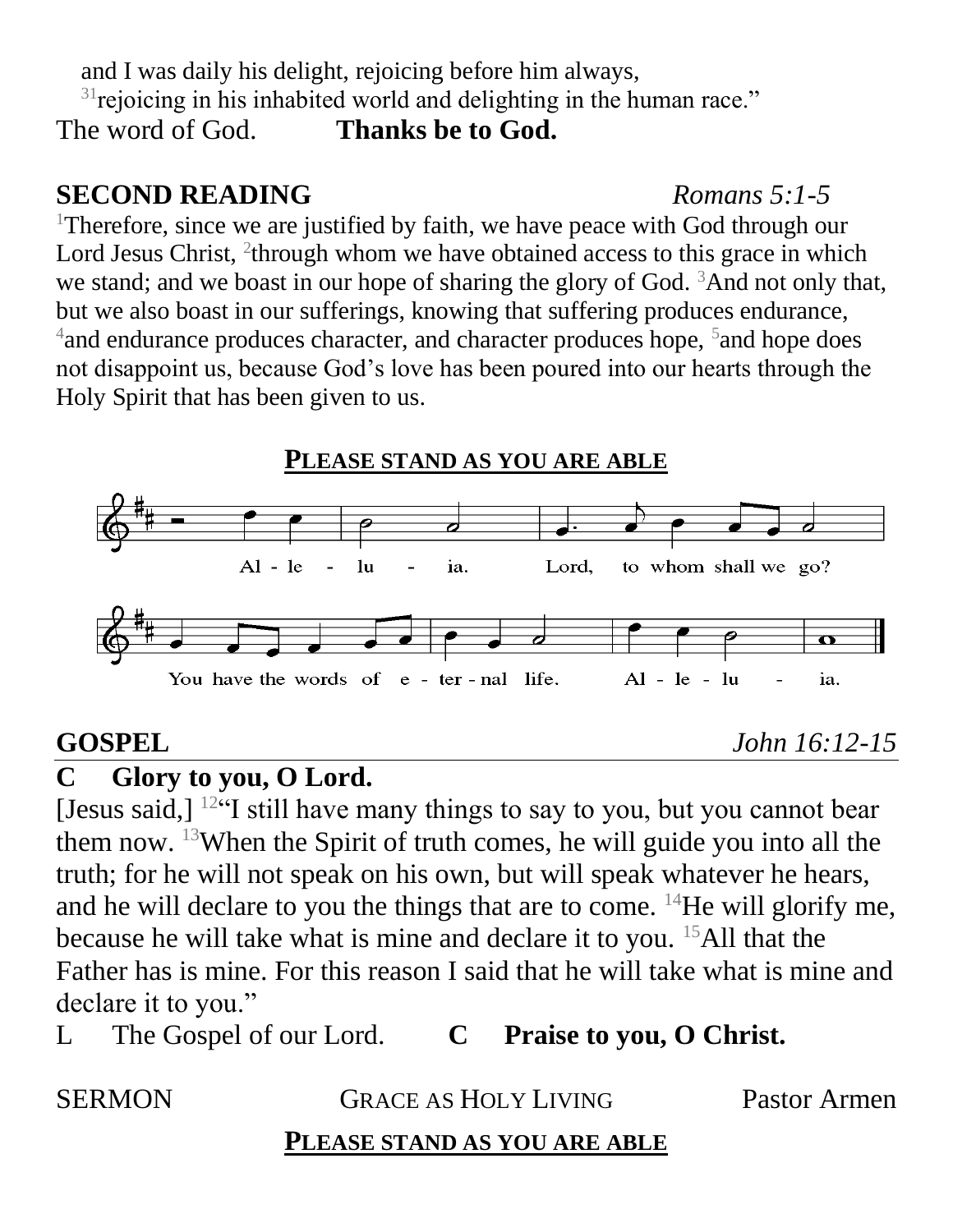

#### **THE APOSTLES' CREED**

- A Together we confess our faith,
- **I believe in God, the Father almighty, creator of heaven and earth. I believe in Jesus Christ, his only Son, our Lord. He was conceived by the power of the Holy Spirit and born of the virgin Mary. He suffered under Pontius Pilate, was crucified, died, and was buried. He descended into hell. On the third day he rose again. He ascended into heaven, and is seated at the right hand of the Father. He will come again to judge the living and the dead.**
- **I believe in the Holy Spirit, the holy catholic Church, the communion of saints, the forgiveness of sins, the resurrection of the body, and the life everlasting. Amen.**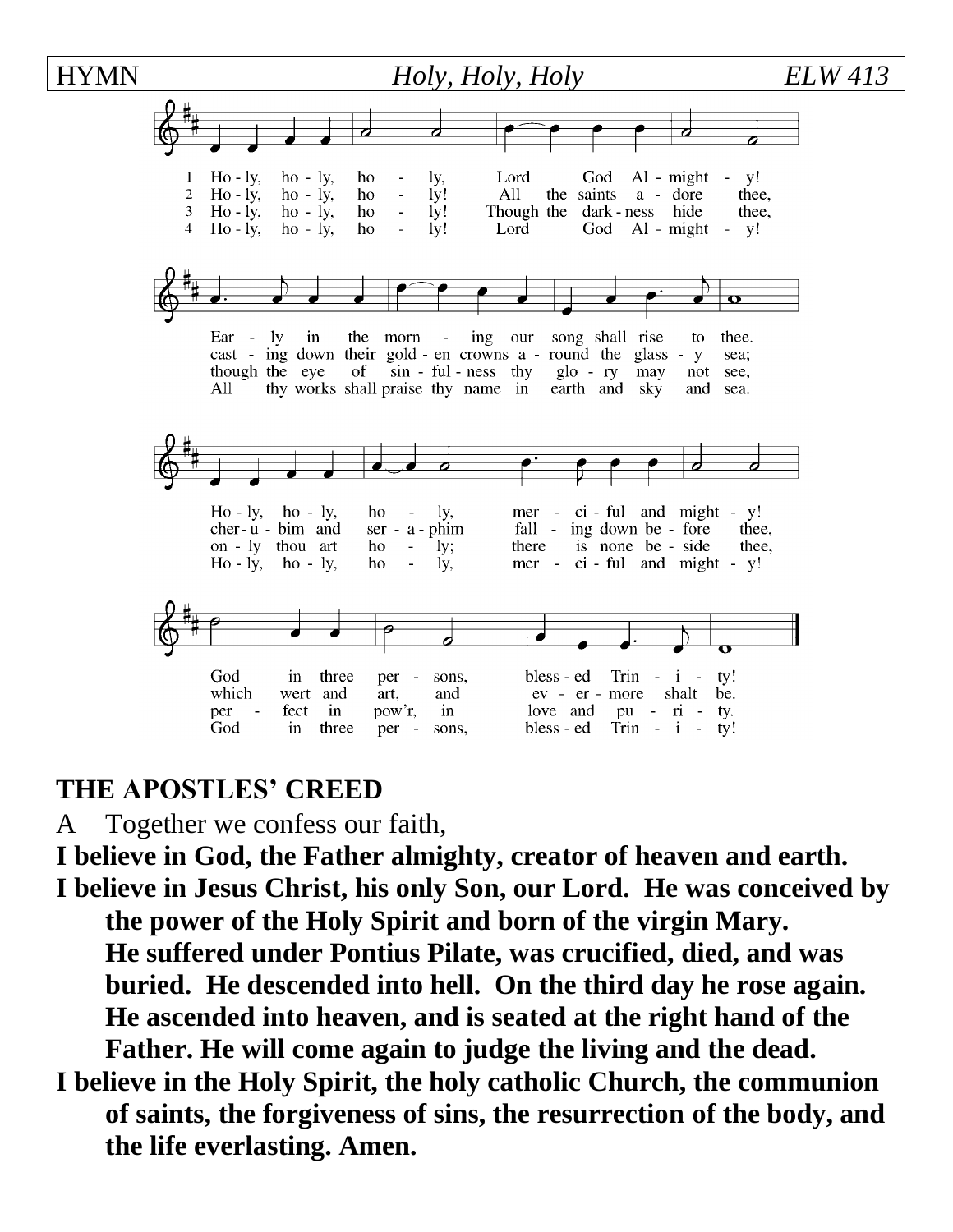#### PRAYERS OF INTERCESSION

A United in Christ and guided by the Spirit, we pray for the church, the creation, and all in need.

*each petition concludes…*  God of grace, **hear our prayer.**

P God of every time and place, in Jesus' name and filled with your Holy Spirit, we entrust these spoken prayers and those in our hearts into your holy keeping.

**C Amen.**

## SHARING OF THE PEACE

- P The peace of the Lord be with you always.
- **C And also with you.**

### **OFFERING**

*In thanksgiving for God's blessing, we respond with our tithe and offering*

# OFFERTORY HYMN ELW 884

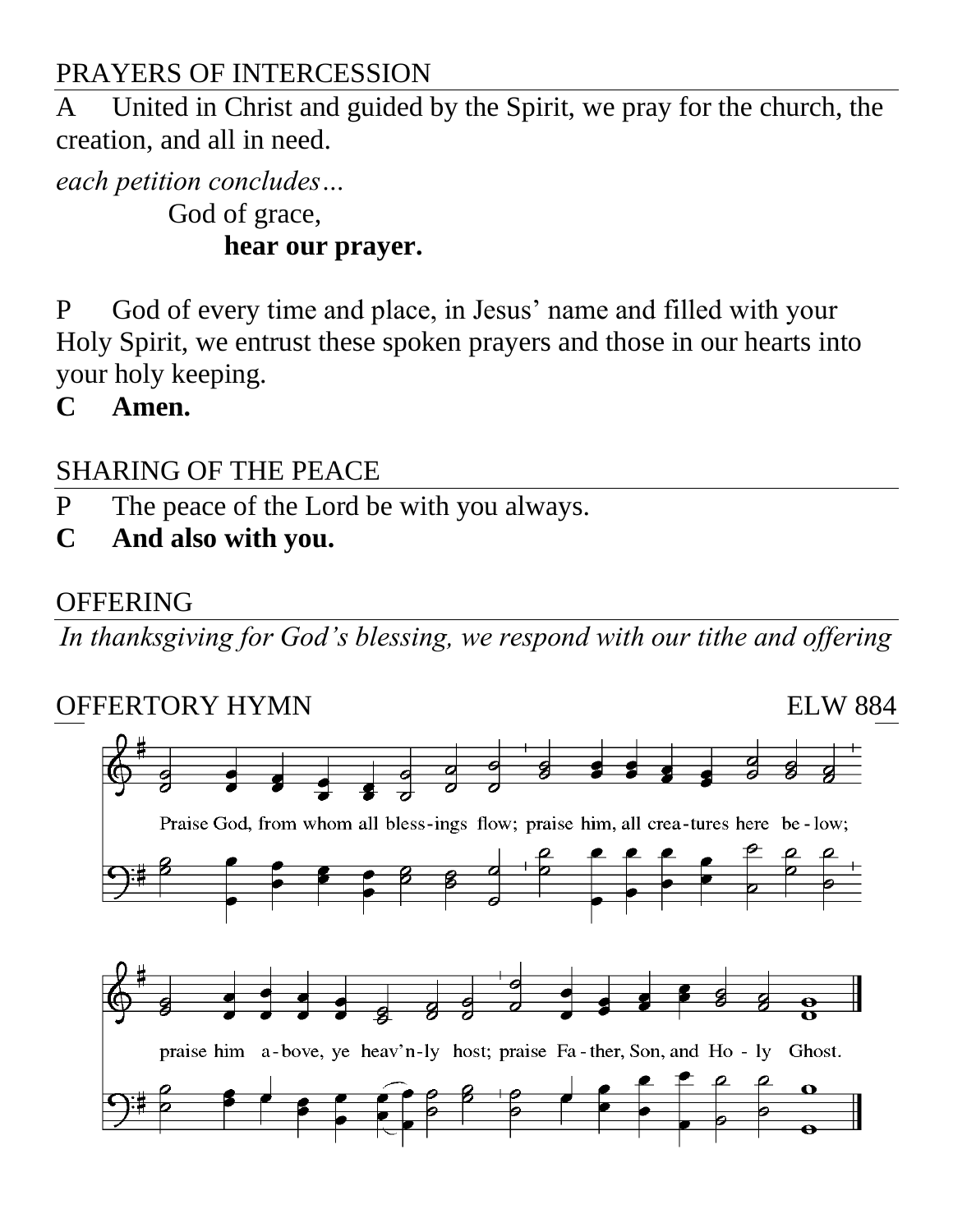## OFFERING PRAYER

- A Together we pray,
- **C God of abundance: you have set before us a plentiful harvest. As we feast on your goodness, strengthen us to labor in your field, and equip us to bear fruit for the good of all, in the name of Jesus. Amen.**

# **THE WORDS OF INSTITUTION**

In the night in which he was betrayed, our Lord Jesus took bread, and gave thanks; broke it, and gave it to his disciples, saying: Take and eat; this is my body, given for you. Do this for the remembrance of me. Again, after supper, he took the cup, gave thanks, and gave it for all to drink, saying: This cup is the new covenant in my blood, shed for you and for all people for the forgiveness of sin. Do this for the remembrance of me.

# **THE LORD'S PRAYER**

- A Together we pray,
- **C Our Father, who art in heaven, hallowed be thy name, thy kingdom come, thy will be done, on earth as it is in heaven. Give us this day our daily bread; and forgive us our trespasses, as we forgive those who trespass against us; and lead us not into temptation, but deliver us from evil. For thine is the kingdom, and the power, and the glory, forever and ever. Amen.**

# DISTRIBUTION

As we celebrate the meal of our Lord, all are invited. If you are a guest and regularly commune at your church, you are welcome to commune here. For children who are not communing, please keep your hands folded and you will receive a blessing.

Both wine (red) and grape juice (white) are available at communion. If you prefer grape juice to wine, please raise an index finger when the server comes to you.

If you require a gluten-free wafer, notify the server.

If you are unable to come to the altar rail and would like to receive communion in your seat, please notify an usher.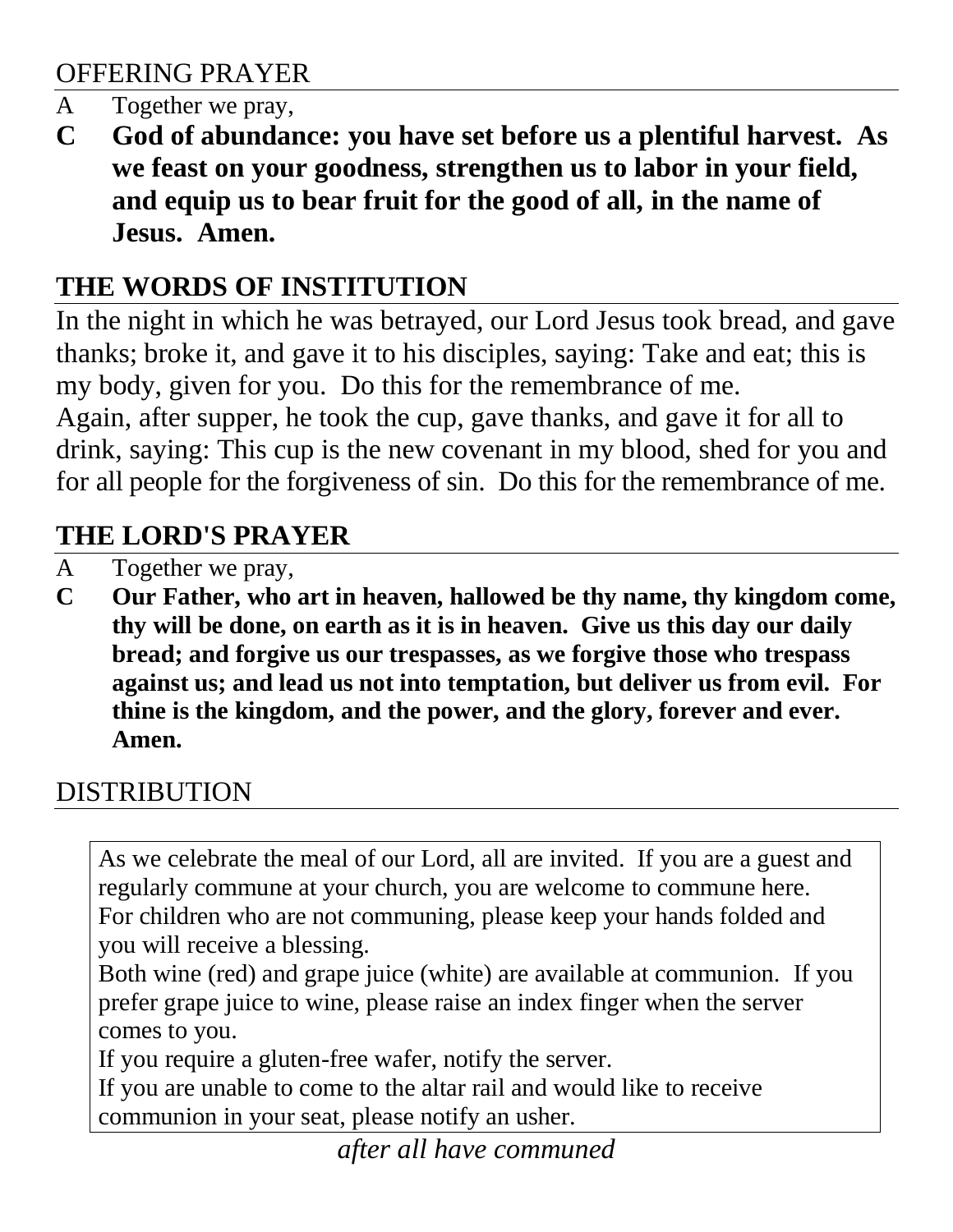- P The body and blood of our Lord Jesus Christ strengthen you and keep you in God's grace.
- **C Amen.**
- A Together we pray,
- **C Life-giving God, through this meal you have bandaged our wounds and fed us with your mercy. Now send us forth to live for others, both friend and stranger, that all may come to know your love. This we pray in the name of Jesus. Amen.**
- P The God of peace, Father,  $\pm$  Son, and Holy Spirit, bless you, comfort you, and show you the path of life this day and always.
- **C Amen.**



# DISMISSAL

- P Go in peace. Love your neighbor.
- **C Thanks be to God.**

Postlude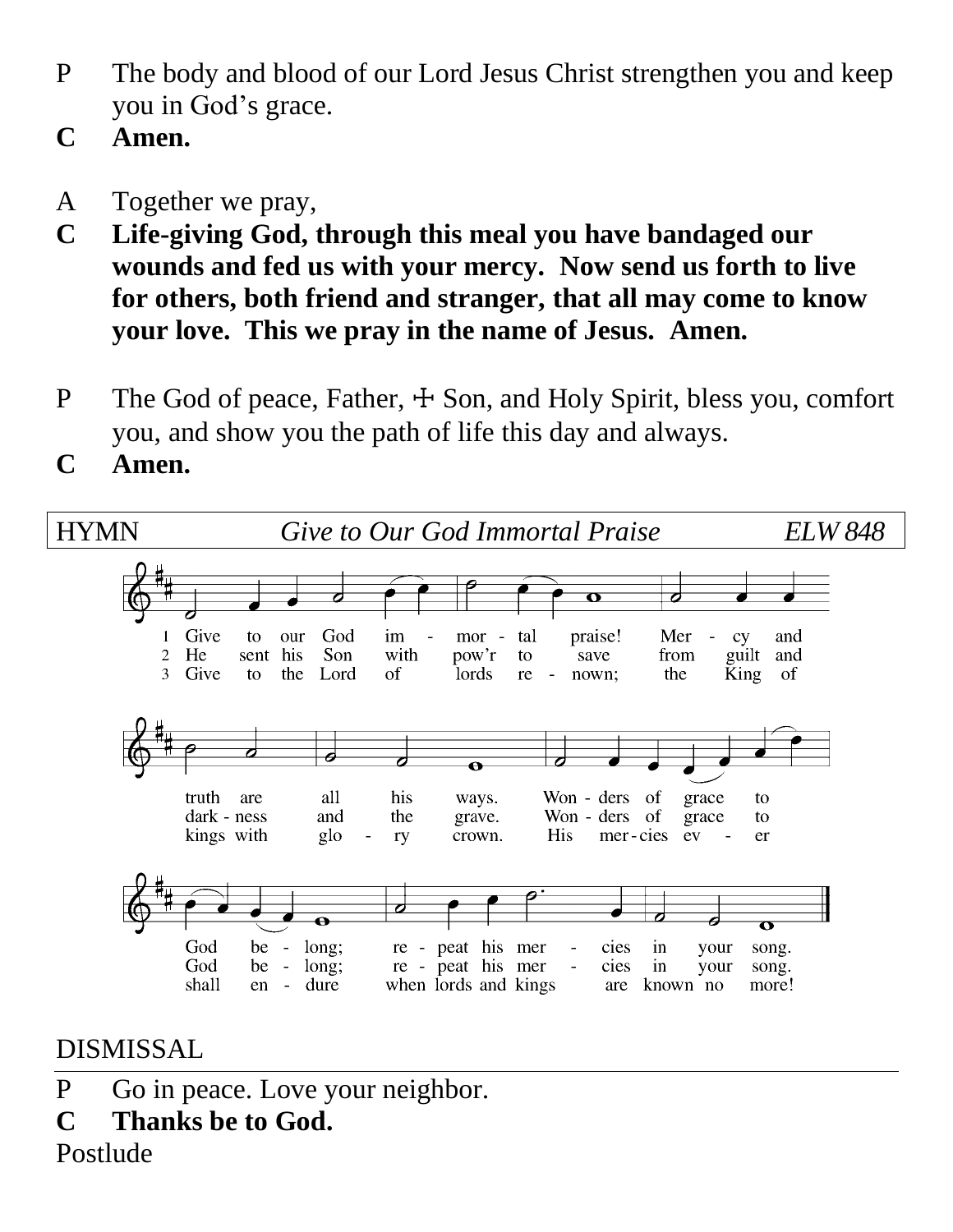### *Faith's Weekly Announcements Welcome to all of you attending this morning!*

### *Altar Flowers*

The flowers on the altar this week were given by Gary & Marcia Wilkins in celebration of their great grandson, Jake Carey.

### **Join the Flock**

The Tuesday morning ladies group, Lutheran Chicks, has a summer service project, and would love to have your help. The ladies will be assembling personal care kits for Lutheran World Relief. Items needed (new and in the original packaging): light weight bath towels, wrapped bar soap, individually packaged toothbrushes, metal nail clippers and combs. If you can supply any of the items, place them in the box in the narthex marked "Lutheran World Relief."

### **Food Pantry**

This week the food bank especially needs canned meats. All donations should be placed in the bin in the narthex.

# **Serving Today**

**Altar Guild:** Linda Schleede **Worship Assistant**: Brian Lindhurst **Ushers**: Jay Fisher & Jim Hughs

# **WE PRAY FOR…**

Gary Wilkins **Tom Jackling Harold Schultz** Lou Taylor **David Traylor** Roberta Luckow

Greg & Zach Schultz Jack & Kathy Myers Harv & Alma Claussen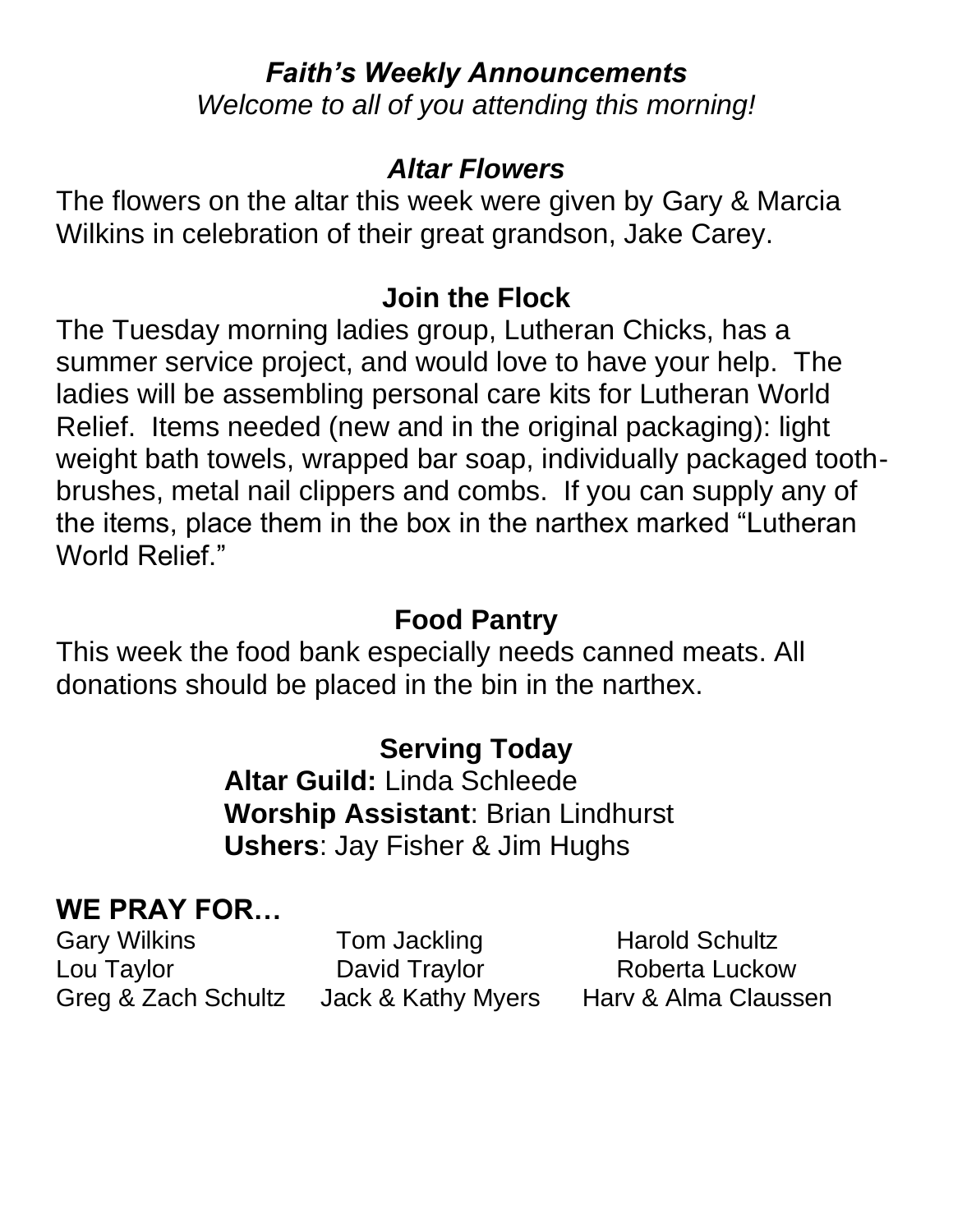

FLAG DAY JUNE 14